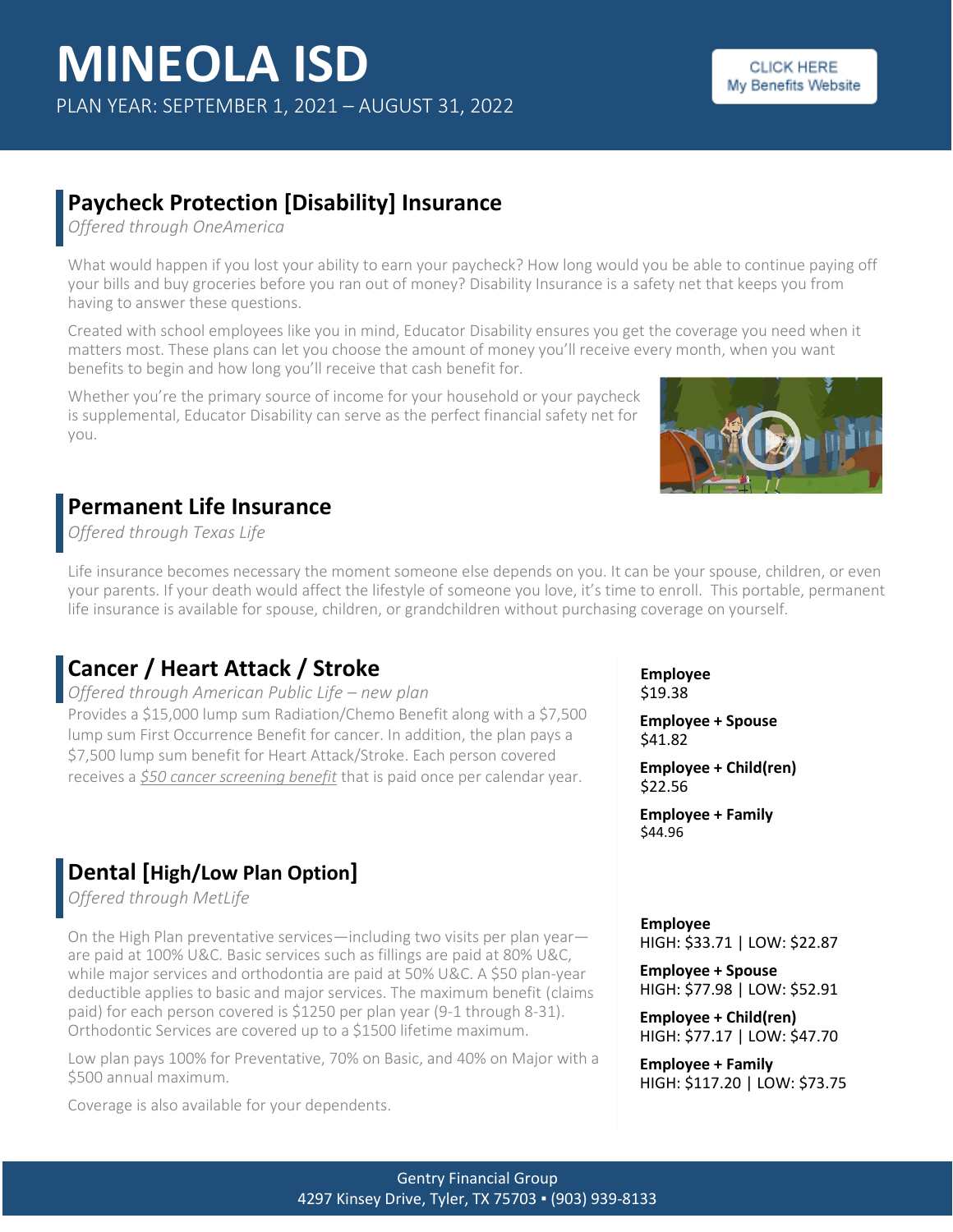# **Vision**

*Offered through Superior Vision*

The value of vision insurance goes beyond saving money on new glasses and contact lenses every year. Illnesses like diabetes, thyroid disease, and cancer can all be detected by an ophthalmologist.

This provides on eye exam and either glasses or contact lenses every 12 months. \$150 allowance for frames and standard lenses are paid in full. Contact exams and lenses have a \$175 annual allowance.

# **Accident Insurance / Wellness Reimbursement**

### *Offered through MetLife*

The health screening/wellness benefit pays for routine check-ups, blood work, mammogram, stress test and even dental and vision exams. The benefit is \$200 per person, per year for a routine wellness checkup and \$100 for other medical exams by an eye doctor or dentist. The maximum benefit is \$200/participant/calendar year.

The accident benefit provides 24 hour coverage that pays cash benefits directly to you for expenses associated with an accident.

Filing Claims: all screening/wellness benefits claims are paperless. Visit [www.metlife.com/mybenefits](http://www.metlife.com/mybenefits) or you file your claim over the phone by calling 1-866-626-3705.

## **Hospital Indemnity Insurance**

*Offered through The Standard*

Hospital indemnity insurance is supplemental medical insurance coverage that pays benefits if you are hospitalized. While health insurance pays for medical services after co-pays, co-insurance and deductibles are met, hospital indemnity insurance pays you if you are hospitalized, regardless of any other coverage you may have.

This plan will pay \$100/day of hospital confinement up to 15 days and \$2,500 when admitted. It also pays \$50 for well-checkups including routine physicals.

#### **Term Life Insurance** *Offered through MetLife*

Term Life Insurance is typically the most affordable form of life insurance. It allows you to designate the beneficiary in the event of your passing.

With this plan, you to purchase coverage for employee, spouse, and children. Life insurance coverage is available from a minimum of \$20,000 to a maximum of 5 times your basic annual earnings.

Coverage is also available for your dependents.

\$33.00 **Employee + Child(ren)** \$26.54

**Employee + Family**

**Employee + Spouse**

\$47.74

**Employee** \$19.28

# **Medical Flexible Spending Account**

*Offered through National Benefit Services*

A Medical FSA is the most common type of flexible spending account allows an employee to set aside a portion of their pre-tax earnings to pay for qualified expenses, most commonly for medical costs, such as doctors, dentists, and optometrist copays.

With a FSA you must use your annual contribution by the end of the plan year or lose the funds.

\$8.98 **Employee + Spouse** \$15.29

**Employee**

**Employee + Child(ren)** \$16.16

**Employee + Family** \$24.26

**Employee** \$15.02

**Employee + Spouse** \$23.98

**Employee + Child(ren)** \$29.76

**Employee + Family** \$38.11